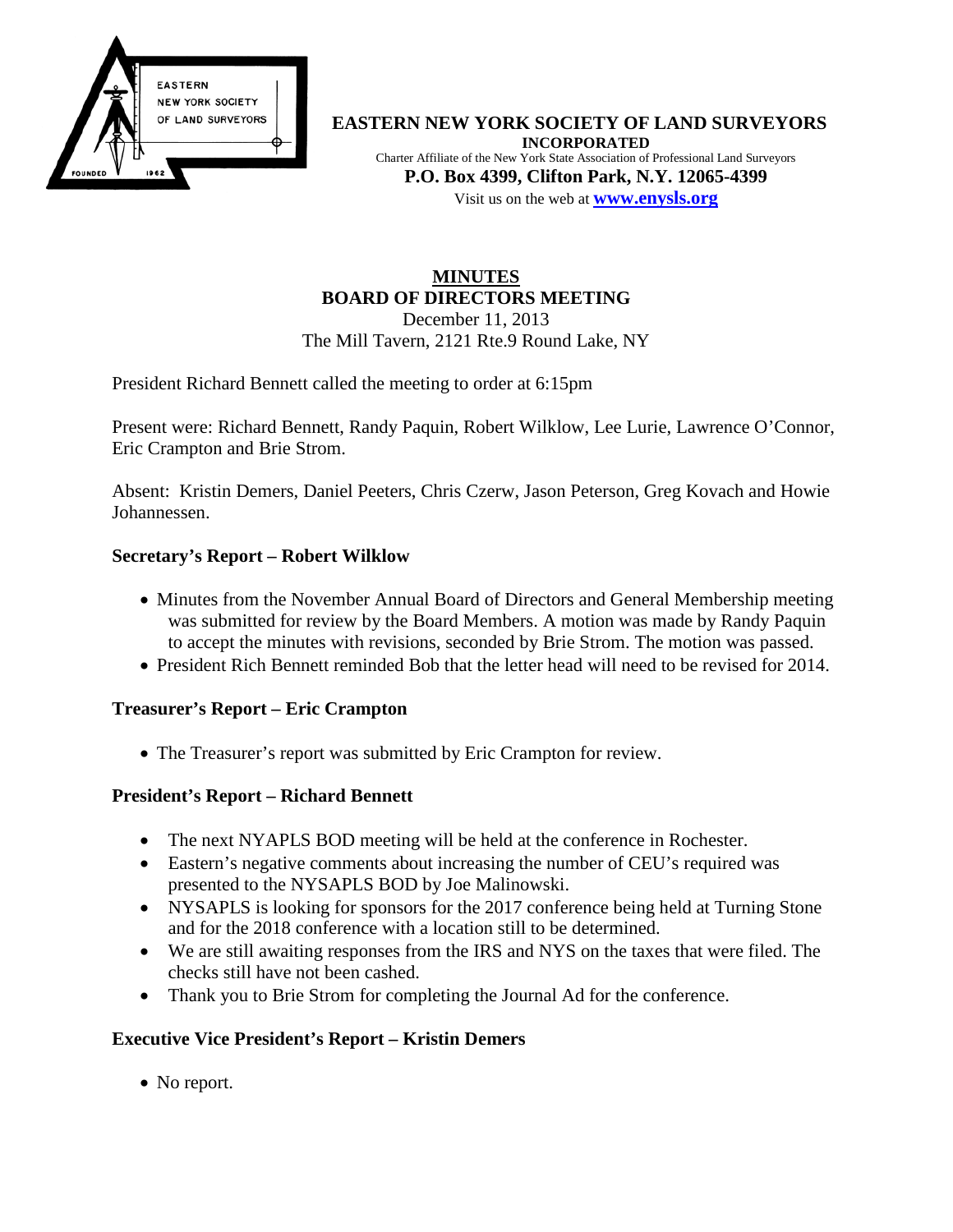#### **Vice President's Report – Randy Paquin**

• No report.

# **STANDING COMMITTEES:**

Constitution & By-laws: Larry O'Connor, Bill Schraa, Randy Paquin:

• Rich asked the committee to look into putting together a membership fee schedule.

Continuing Education: Jody Lounsbury, Chuck Lent, Eric Crampton: nothing to report

Ethics: Jim Vianna, Larry O'Connor, Jeff Ostertag, Kevin Rounds: nothing to report

Finance: Carl Rigdon, Bill Darling, Chris Czerw:

• The revised budget for 2014 was adopted.

### Legislative: Larry O'Connor:

• Larry announced that he is President elect to N.Y.S. Society of Professional Engineers.

Program: Randy Paquin, Charles Hartnett, Gary Michell:

• The January 9, 2014 meeting place to be determined and will be an open discussion/workshop.

Public Relations: Jody Lounsbury, Eric Crampton, Brie Strom: nothing to report

Scholastic Development: Kristin Demers, Everett Quakenbush, Randy Paquin:

• The scholarships nominees have been selected and will be announced at the conference.

Business Practice & Technical Information: Chris Czerw, Michael Koterba: nothing to report

Membership: Robert Wilklow, Steve Dickson: nothing to report.

#### Website: Richard Bennett:

• ENYSLS website has been updated with the latest minutes and the revisions to the Constitution & Bylaws has been made.

Old Business: None

New Business: None